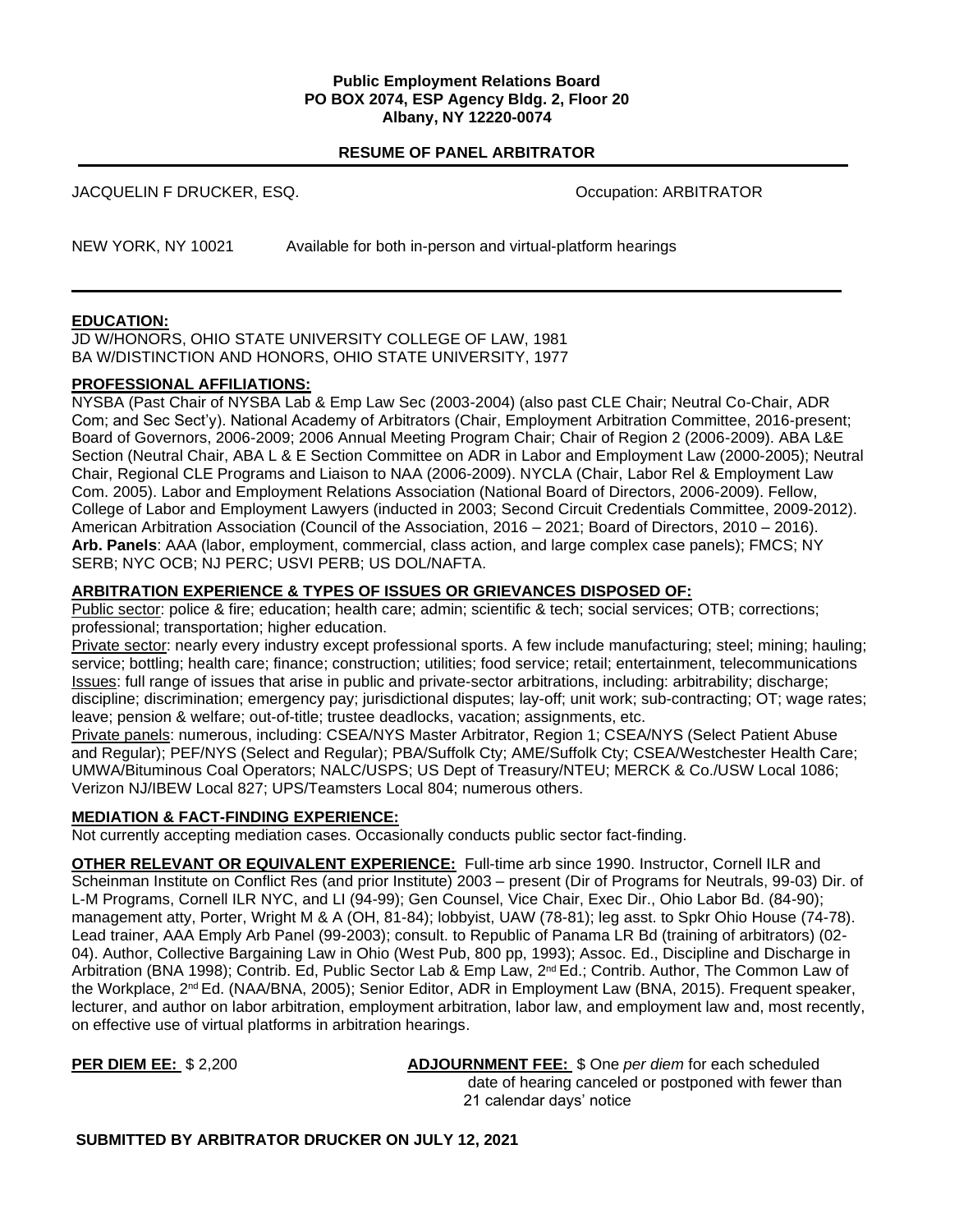#### **Public Employment Relations Board PO BOX 2074, ESP Agency Bldg. 2, Floor 20 Albany, NY 12220-0074**

# **BILLING DISCLOSURE STATEMENT**

# ARBITRATOR'S NAME: **JACQUELIN F DRUCKER**

The following is a description of my fees and expenses:

# A) HEARING TIME.

- (1) My per diem is **\$2,200** for each day or any part thereof spent hearing a case.
- (2) If a hearing day exceeds hours, I charge:

 $\Box$ a second full per diem  $\Box$ a prorated per diem

 $\boxtimes$ no additional charge  $\Box$ other (describe) :

(3) Additional comments:

# B) STUDY TIME.

- (1) I charge **\$2,200** for each day spent in preparation of the opinion and award.
- (2) This charge  $\boxtimes$  will  $\Box$  will not be prorated for partial days devoted to such preparation.
- (3) Additional comments:

### C) TRAVEL TIME AND EXPENSES.

(1) When travel time plus hearing time exceeds hours in a calendar day:

 $\Box$  Not applicable (no additional charge)

 $\boxtimes$  I charge as follows (describe): ONE HALF OF ONE *PER DIEM* (\$1,100) FOR TRAVEL THAT MUST TAKE PLACE ON THE DAY BEFORE OR THE DAY AFTER THE HEARING OR WHEN TRAVEL TIME EXCEEDS FOUR (4) HOURS ON THE DAY OF THE HEARING.

(2) I charge for actual, travel-related expenses incurred in connection with the case  $\boxtimes$ YES  $\Box$  NO.

Where appropriate, a mileage charge for auto travel will be billed at:

 $\boxtimes$  Prevailing IRS rate  $\Box$  Other (describe):

(3) When the scheduled hearing day(s) requires an overnight stay: PLEASE SEE ABOVE

There is no charge, other than for lodging and subsistence.

 $\Box$ I charge as follows (describe):

(4) Additional Comments: Air travel is billed at the refundable coach rate.